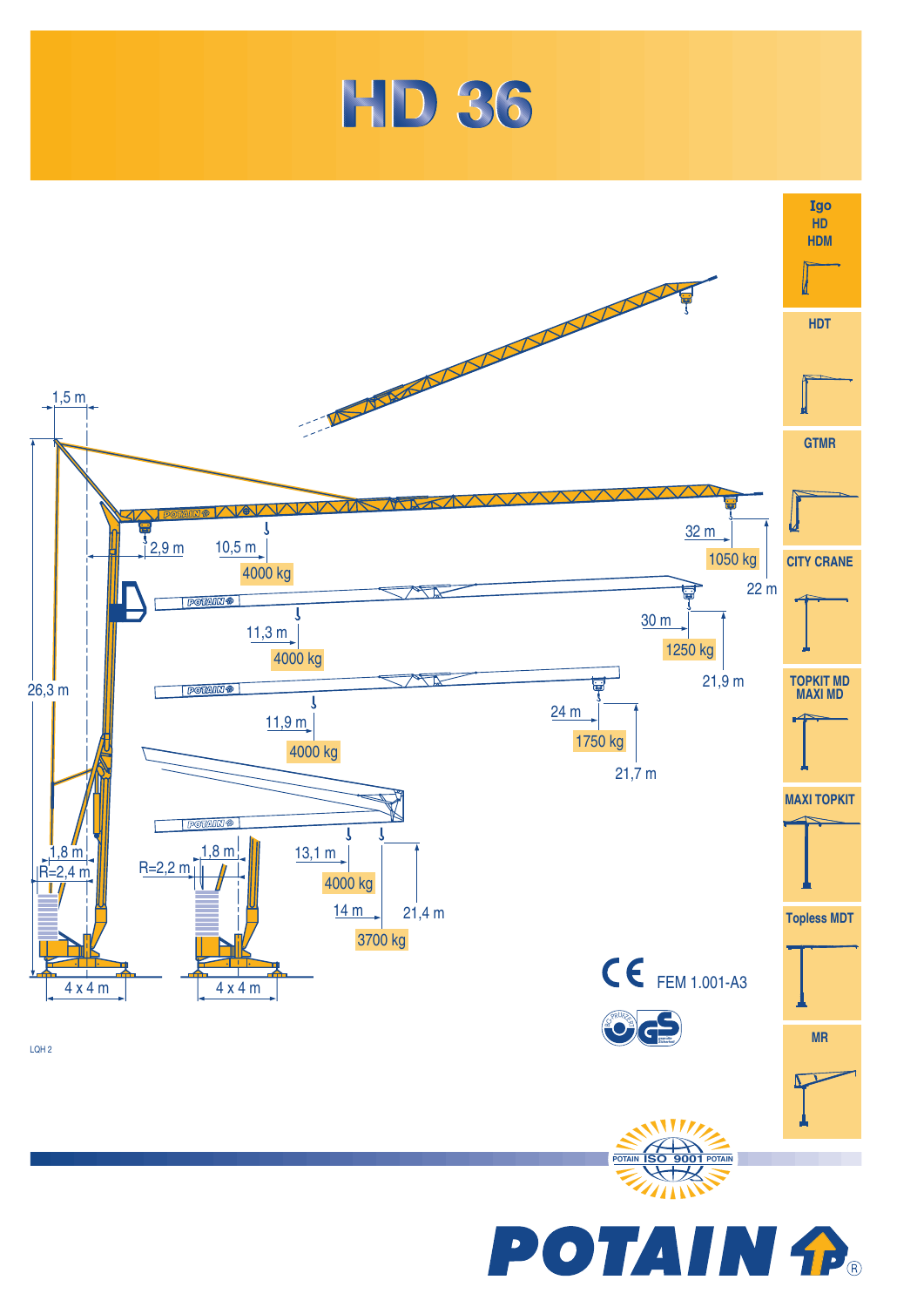

**POTAIN A** 

**HD 36**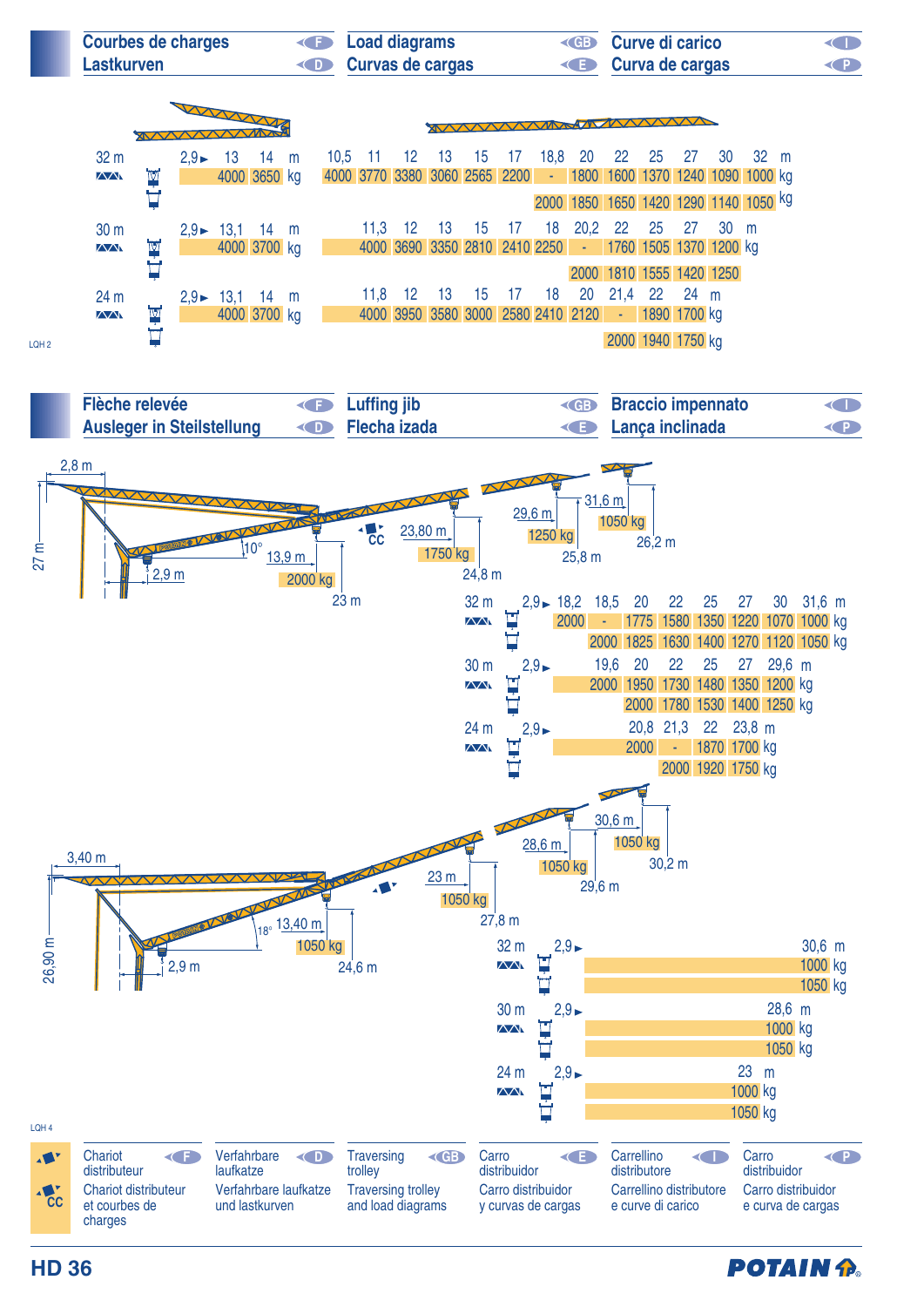| <b>Réactions</b> | <b>Reactions</b><br><b>CED</b>      | <b>Keazioni</b>   |  |
|------------------|-------------------------------------|-------------------|--|
| <b>Eckdrücke</b> | <b>Reacciones</b><br>$\mathsf{CDD}$ | <b>E</b> Reacções |  |



| <b>Mécanismes</b> | <b>Mechanisms</b> | <b>CGB</b> | <b>Meccanismi</b> |  |
|-------------------|-------------------|------------|-------------------|--|
| Antriebe<br>TD 1  | <b>Mecanismos</b> |            | <b>Mecanismos</b> |  |

|                                                        |                                                |                     |                                     |      |                         | W    |      |      |                 | $ch - PS$<br>hp | kW |    |
|--------------------------------------------------------|------------------------------------------------|---------------------|-------------------------------------|------|-------------------------|------|------|------|-----------------|-----------------|----|----|
|                                                        | <b>15 LVF 10</b>                               | m/min               | 5                                   | 27   | 43                      | 53   | 2,5  | 13,5 | 21,5            | 26,5            | 15 | 11 |
|                                                        |                                                | kg                  | 2000                                | 2000 | 1250                    | 1050 | 4000 | 4000 | 2500            | 2000            |    |    |
|                                                        | <b>15 RPC 10 A</b>                             | m/min               | 9                                   | 27   |                         | 54   | 4,5  | 13,5 |                 | 27              | 15 | 11 |
|                                                        |                                                | kg                  | 2000                                | 2000 |                         | 1050 | 4000 | 4000 |                 | 2000            |    |    |
| ◂▉▸                                                    | 3 D <sub>2</sub> V <sub>5</sub> / <sub>2</sub> | m/min               | $21 - 42$                           |      |                         |      |      |      | 2,7             | $\overline{2}$  |    |    |
| $\bigodot$                                             | <b>RVF 2 30</b>                                | tr/min U/min<br>rpm | $0 \rightarrow 0.2 \rightarrow 0.8$ |      |                         |      |      |      | 1,5             | 1,1             |    |    |
| <b>CEI 38</b><br><b>IEC 38</b><br>$\blacktriangleleft$ |                                                |                     |                                     |      | $\lfloor$ kVA $\rfloor$ |      |      |      |                 |                 |    |    |
| 400 V (+6% -10%) 50 Hz                                 |                                                |                     |                                     |      | 20 kVA                  |      |      |      | 84/534 - 87/405 |                 |    |    |
| LOH <sub>3</sub>                                       |                                                |                     |                                     |      |                         |      |      |      |                 |                 |    |    |